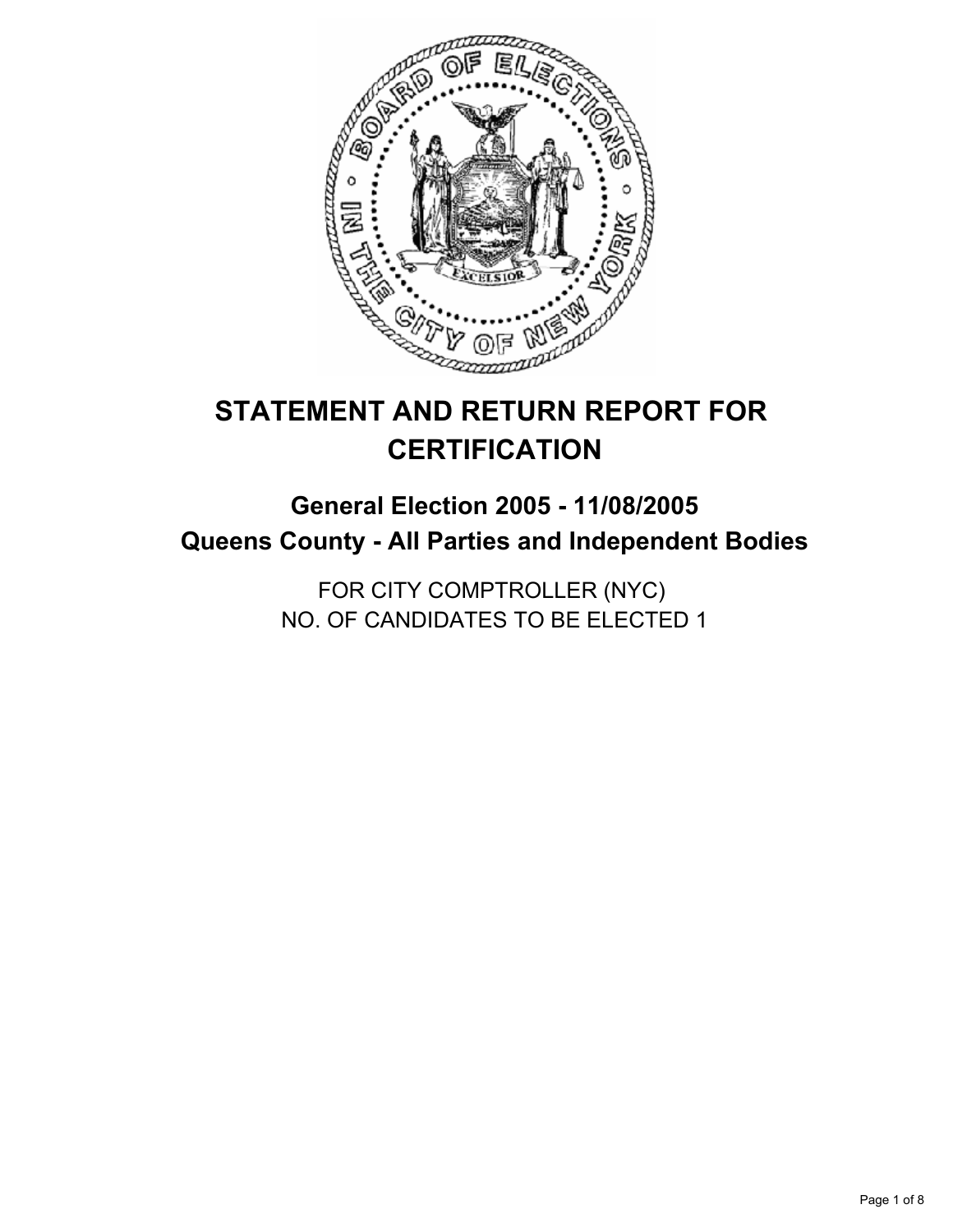

| <b>PUBLIC COUNTER</b>                      | 12,924 |
|--------------------------------------------|--------|
| <b>EMERGENCY</b>                           | 11     |
| ABSENTEE/MILITARY                          | 252    |
| AFFIDAVIT                                  | 125    |
| <b>TOTAL BALLOTS</b>                       | 13,312 |
| WILLIAM C THOMPSON, JR. (DEMOCRATIC)       | 6,555  |
| HERBERT F RYAN (CONSERVATIVE)              | 461    |
| WILLIAM C THOMPSON, JR. (WORKING FAMILIES) | 231    |
| RON MOORE (LIBERTARIAN)                    | 106    |
| DANIEL B FEIN (SOCIALIST WORKERS)          | 63     |
| <b>TOTAL VOTES</b>                         | 7,416  |
| <b>UNRECORDED</b>                          | 5,896  |

**ASSEMBLY DISTRICT 23**

| <b>PUBLIC COUNTER</b>                      | 21,946 |
|--------------------------------------------|--------|
| <b>EMERGENCY</b>                           | 84     |
| ABSENTEE/MILITARY                          | 617    |
| AFFIDAVIT                                  | 234    |
| <b>TOTAL BALLOTS</b>                       | 22,881 |
| WILLIAM C THOMPSON, JR. (DEMOCRATIC)       | 9,581  |
| HERBERT F RYAN (CONSERVATIVE)              | 1,614  |
| WILLIAM C THOMPSON, JR. (WORKING FAMILIES) | 454    |
| RON MOORE (LIBERTARIAN)                    | 137    |
| DANIEL B FEIN (SOCIALIST WORKERS)          | 88     |
| ARTHUR MCGOLDRICH (WRITE-IN)               |        |
| <b>ISSAC BROWN (WRITE-IN)</b>              |        |
| <b>TOTAL VOTES</b>                         | 11,876 |
| <b>UNRECORDED</b>                          | 11.005 |

| PUBLIC COUNTER                             | 25,586 |
|--------------------------------------------|--------|
| <b>EMERGENCY</b>                           | 93     |
| ABSENTEE/MILITARY                          | 495    |
| AFFIDAVIT                                  | 194    |
| <b>TOTAL BALLOTS</b>                       | 26,368 |
| WILLIAM C THOMPSON, JR. (DEMOCRATIC)       | 13,936 |
| HERBERT F RYAN (CONSERVATIVE)              | 1,380  |
| WILLIAM C THOMPSON, JR. (WORKING FAMILIES) | 539    |
| RON MOORE (LIBERTARIAN)                    | 203    |
| DANIEL B FEIN (SOCIALIST WORKERS)          | 89     |
| <b>TOTAL VOTES</b>                         | 16,147 |
| <b>UNRECORDED</b>                          | 10.221 |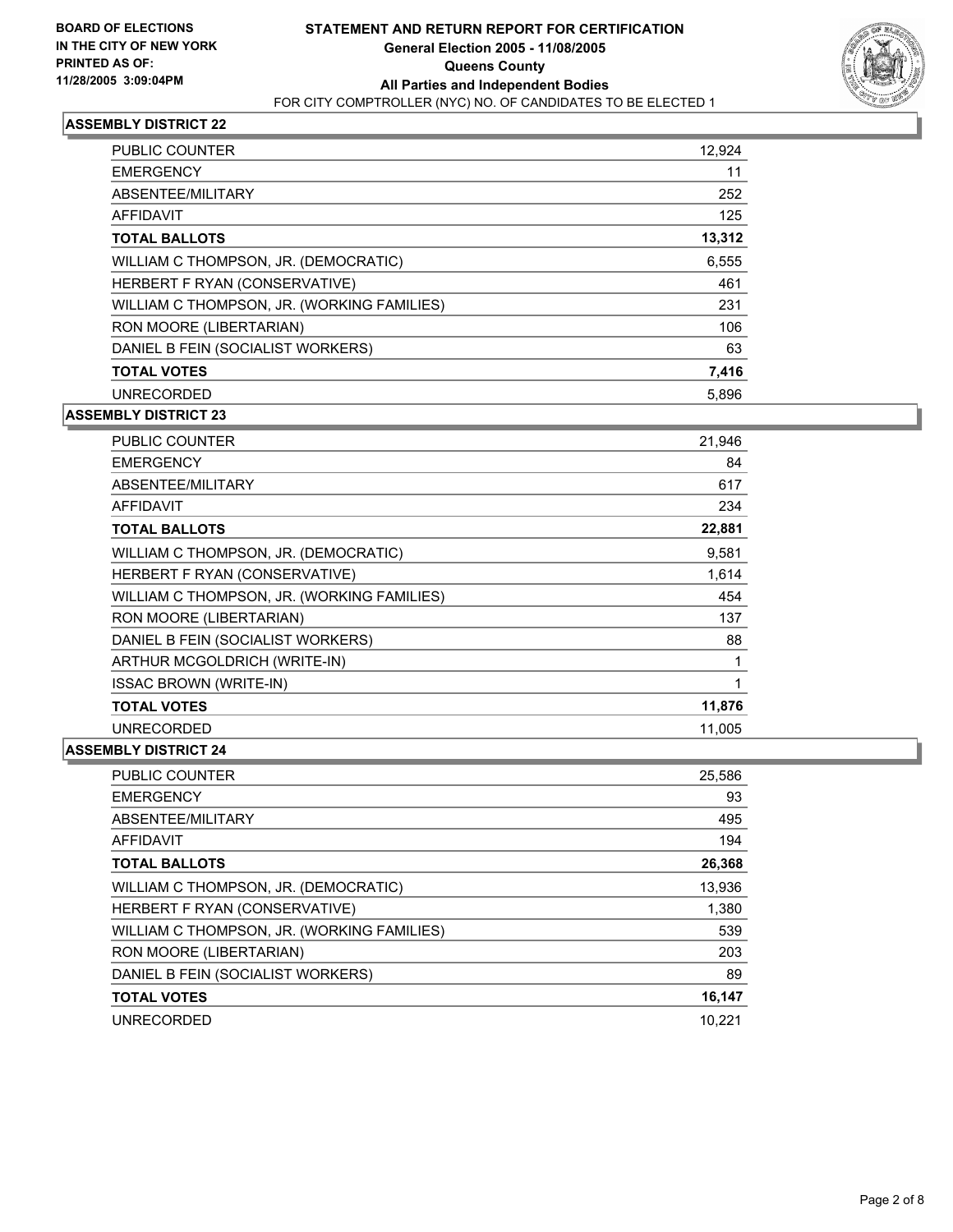

| PUBLIC COUNTER                             | 15,944 |
|--------------------------------------------|--------|
| <b>EMERGENCY</b>                           | 24     |
| ABSENTEE/MILITARY                          | 313    |
| AFFIDAVIT                                  | 200    |
| <b>TOTAL BALLOTS</b>                       | 16,481 |
| WILLIAM C THOMPSON, JR. (DEMOCRATIC)       | 8,137  |
| HERBERT F RYAN (CONSERVATIVE)              | 894    |
| WILLIAM C THOMPSON, JR. (WORKING FAMILIES) | 396    |
| RON MOORE (LIBERTARIAN)                    | 150    |
| DANIEL B FEIN (SOCIALIST WORKERS)          | 154    |
| <b>TOTAL VOTES</b>                         | 9,731  |
| <b>UNRECORDED</b>                          | 6.750  |

#### **ASSEMBLY DISTRICT 26**

| PUBLIC COUNTER                             | 27,535 |
|--------------------------------------------|--------|
| <b>EMERGENCY</b>                           | 116    |
| ABSENTEE/MILITARY                          | 780    |
| AFFIDAVIT                                  | 218    |
| <b>TOTAL BALLOTS</b>                       | 28,649 |
| WILLIAM C THOMPSON, JR. (DEMOCRATIC)       | 13,510 |
| HERBERT F RYAN (CONSERVATIVE)              | 1,798  |
| WILLIAM C THOMPSON, JR. (WORKING FAMILIES) | 561    |
| RON MOORE (LIBERTARIAN)                    | 226    |
| DANIEL B FEIN (SOCIALIST WORKERS)          | 88     |
| <b>TOTAL VOTES</b>                         | 16,183 |
| <b>UNRECORDED</b>                          | 12.466 |

| PUBLIC COUNTER                             | 19,174 |
|--------------------------------------------|--------|
| <b>EMERGENCY</b>                           | 40     |
| ABSENTEE/MILITARY                          | 459    |
| AFFIDAVIT                                  | 197    |
| <b>TOTAL BALLOTS</b>                       | 19,870 |
| WILLIAM C THOMPSON, JR. (DEMOCRATIC)       | 9,954  |
| HERBERT F RYAN (CONSERVATIVE)              | 878    |
| WILLIAM C THOMPSON, JR. (WORKING FAMILIES) | 426    |
| RON MOORE (LIBERTARIAN)                    | 158    |
| DANIEL B FEIN (SOCIALIST WORKERS)          | 115    |
| <b>TOTAL VOTES</b>                         | 11,531 |
| <b>UNRECORDED</b>                          | 8.339  |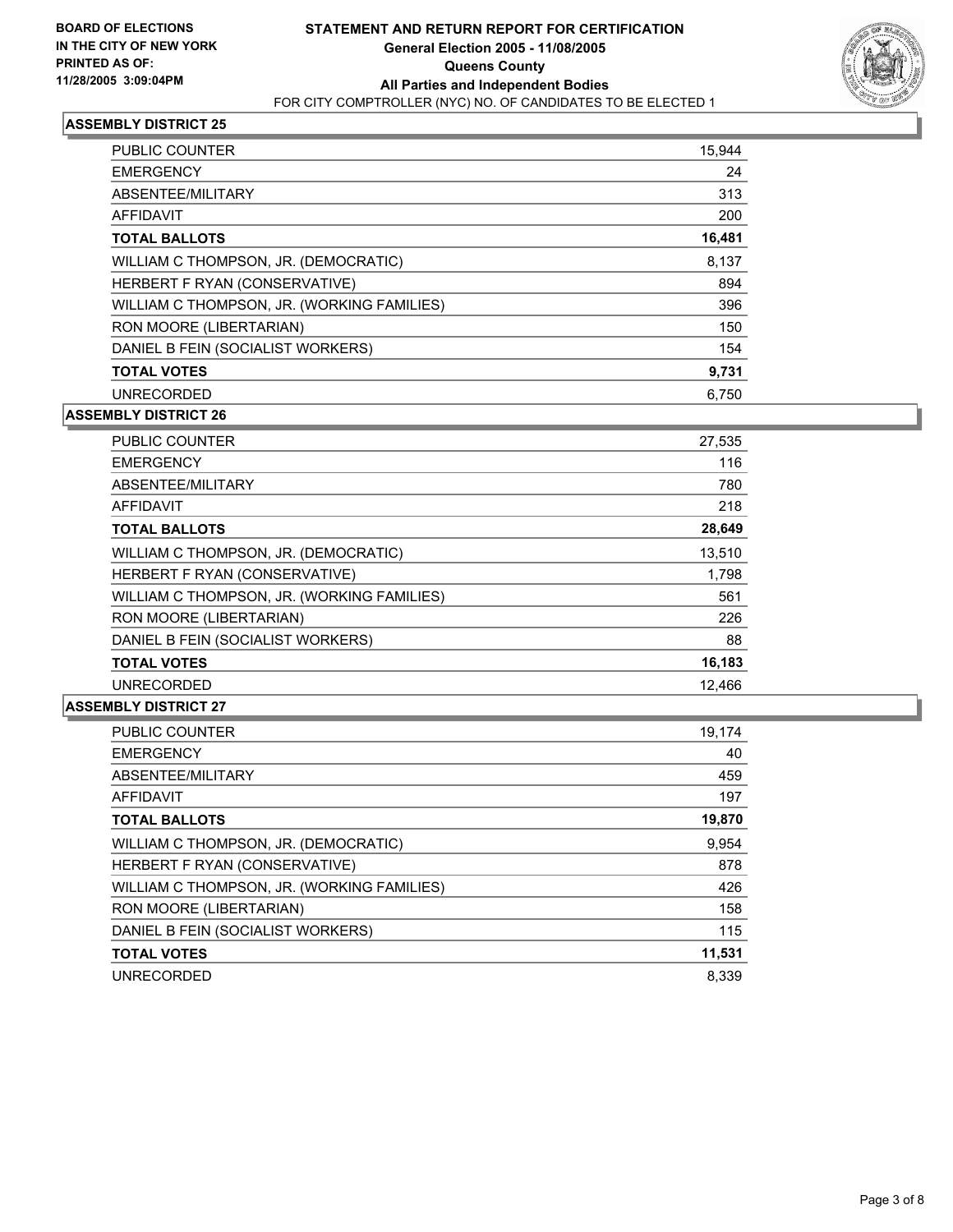

| <b>PUBLIC COUNTER</b>                      | 23,409 |
|--------------------------------------------|--------|
| <b>EMERGENCY</b>                           | 6      |
| ABSENTEE/MILITARY                          | 622    |
| AFFIDAVIT                                  | 216    |
| <b>TOTAL BALLOTS</b>                       | 24,253 |
| WILLIAM C THOMPSON, JR. (DEMOCRATIC)       | 11,555 |
| HERBERT F RYAN (CONSERVATIVE)              | 1.376  |
| WILLIAM C THOMPSON, JR. (WORKING FAMILIES) | 507    |
| RON MOORE (LIBERTARIAN)                    | 253    |
| DANIEL B FEIN (SOCIALIST WORKERS)          | 99     |
| <b>TOTAL VOTES</b>                         | 13,790 |
| <b>UNRECORDED</b>                          | 10.463 |

**ASSEMBLY DISTRICT 29**

| <b>PUBLIC COUNTER</b>                      | 18,015 |
|--------------------------------------------|--------|
| <b>EMERGENCY</b>                           | 0      |
| ABSENTEE/MILITARY                          | 312    |
| <b>AFFIDAVIT</b>                           | 197    |
| <b>TOTAL BALLOTS</b>                       | 18,524 |
| WILLIAM C THOMPSON, JR. (DEMOCRATIC)       | 12,640 |
| HERBERT F RYAN (CONSERVATIVE)              | 182    |
| WILLIAM C THOMPSON, JR. (WORKING FAMILIES) | 469    |
| RON MOORE (LIBERTARIAN)                    | 69     |
| DANIEL B FEIN (SOCIALIST WORKERS)          | 55     |
| JOHN W CRONIN (WRITE-IN)                   |        |
| MARY C CRONIN (WRITE-IN)                   |        |
| <b>TOTAL VOTES</b>                         | 13,417 |
| <b>UNRECORDED</b>                          | 5,107  |

| PUBLIC COUNTER                             | 17,055 |
|--------------------------------------------|--------|
| <b>EMERGENCY</b>                           | 42     |
| ABSENTEE/MILITARY                          | 304    |
| AFFIDAVIT                                  | 200    |
| <b>TOTAL BALLOTS</b>                       | 17,601 |
| WILLIAM C THOMPSON, JR. (DEMOCRATIC)       | 7,804  |
| HERBERT F RYAN (CONSERVATIVE)              | 1,039  |
| WILLIAM C THOMPSON, JR. (WORKING FAMILIES) | 466    |
| RON MOORE (LIBERTARIAN)                    | 208    |
| DANIEL B FEIN (SOCIALIST WORKERS)          | 111    |
| MARK SENAPE (WRITE-IN)                     |        |
| <b>TOTAL VOTES</b>                         | 9,629  |
| <b>UNRECORDED</b>                          | 7.972  |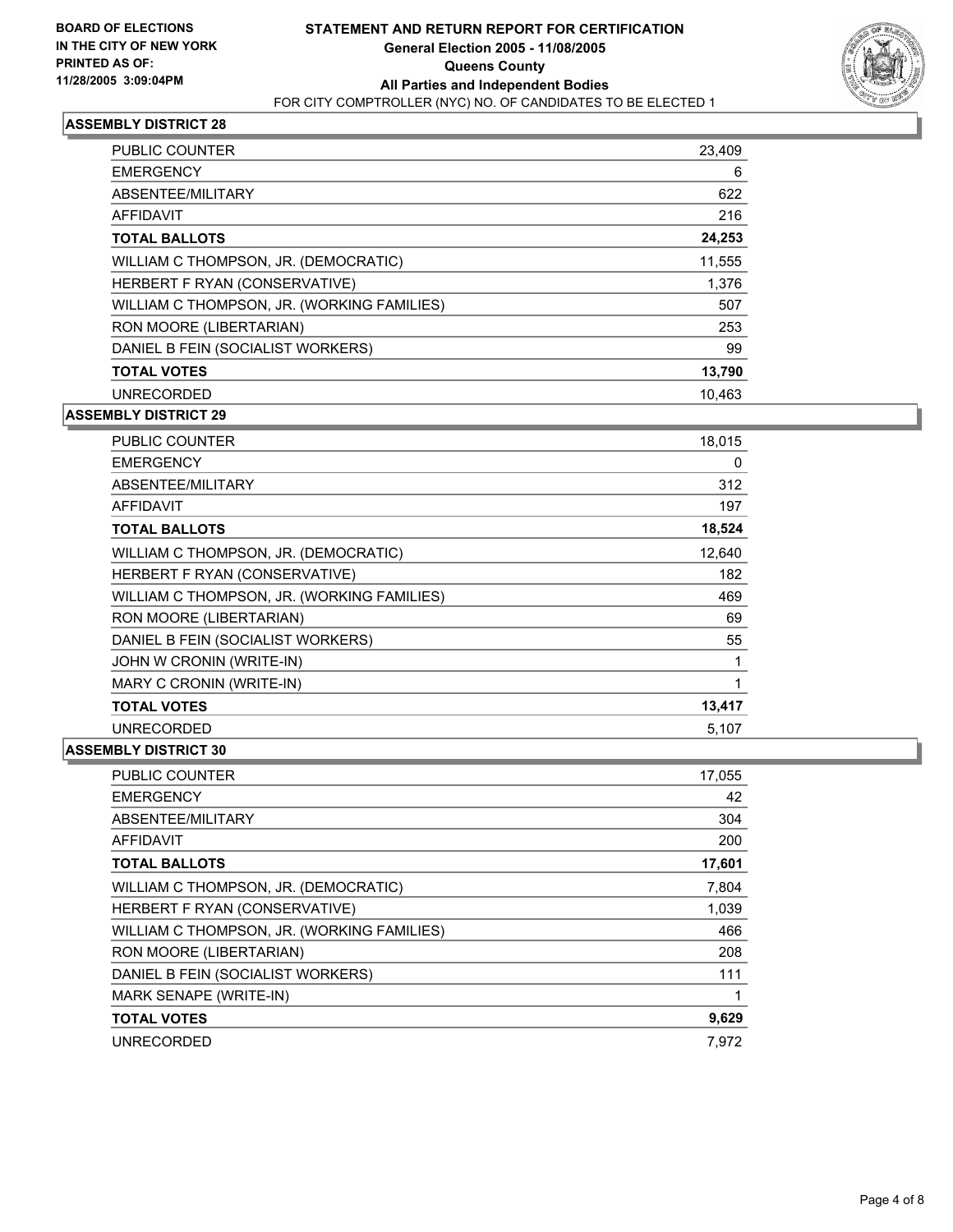

| <b>PUBLIC COUNTER</b>                      | 13,761 |
|--------------------------------------------|--------|
| <b>EMERGENCY</b>                           | 139    |
| ABSENTEE/MILITARY                          | 373    |
| AFFIDAVIT                                  | 233    |
| <b>TOTAL BALLOTS</b>                       | 14,506 |
| WILLIAM C THOMPSON, JR. (DEMOCRATIC)       | 9.107  |
| HERBERT F RYAN (CONSERVATIVE)              | 209    |
| WILLIAM C THOMPSON, JR. (WORKING FAMILIES) | 432    |
| RON MOORE (LIBERTARIAN)                    | 55     |
| DANIEL B FEIN (SOCIALIST WORKERS)          | 69     |
| <b>TOTAL VOTES</b>                         | 9,872  |
| UNRECORDED                                 | 4.634  |

#### **ASSEMBLY DISTRICT 32**

| PUBLIC COUNTER                             | 17,090 |
|--------------------------------------------|--------|
| <b>EMERGENCY</b>                           | 21     |
| ABSENTEE/MILITARY                          | 200    |
| AFFIDAVIT                                  | 194    |
| <b>TOTAL BALLOTS</b>                       | 17,505 |
| WILLIAM C THOMPSON, JR. (DEMOCRATIC)       | 11,789 |
| HERBERT F RYAN (CONSERVATIVE)              | 111    |
| WILLIAM C THOMPSON, JR. (WORKING FAMILIES) | 528    |
| RON MOORE (LIBERTARIAN)                    | 59     |
| DANIEL B FEIN (SOCIALIST WORKERS)          | 45     |
| <b>TOTAL VOTES</b>                         | 12,532 |
| <b>UNRECORDED</b>                          | 4,973  |

| PUBLIC COUNTER                             | 19,635 |
|--------------------------------------------|--------|
| <b>EMERGENCY</b>                           |        |
| ABSENTEE/MILITARY                          | 208    |
| AFFIDAVIT                                  | 212    |
| <b>TOTAL BALLOTS</b>                       | 20,062 |
| WILLIAM C THOMPSON, JR. (DEMOCRATIC)       | 12,795 |
| HERBERT F RYAN (CONSERVATIVE)              | 500    |
| WILLIAM C THOMPSON, JR. (WORKING FAMILIES) | 497    |
| RON MOORE (LIBERTARIAN)                    | 85     |
| DANIEL B FEIN (SOCIALIST WORKERS)          | 56     |
| <b>TOTAL VOTES</b>                         | 13,933 |
| <b>UNRECORDED</b>                          | 6.129  |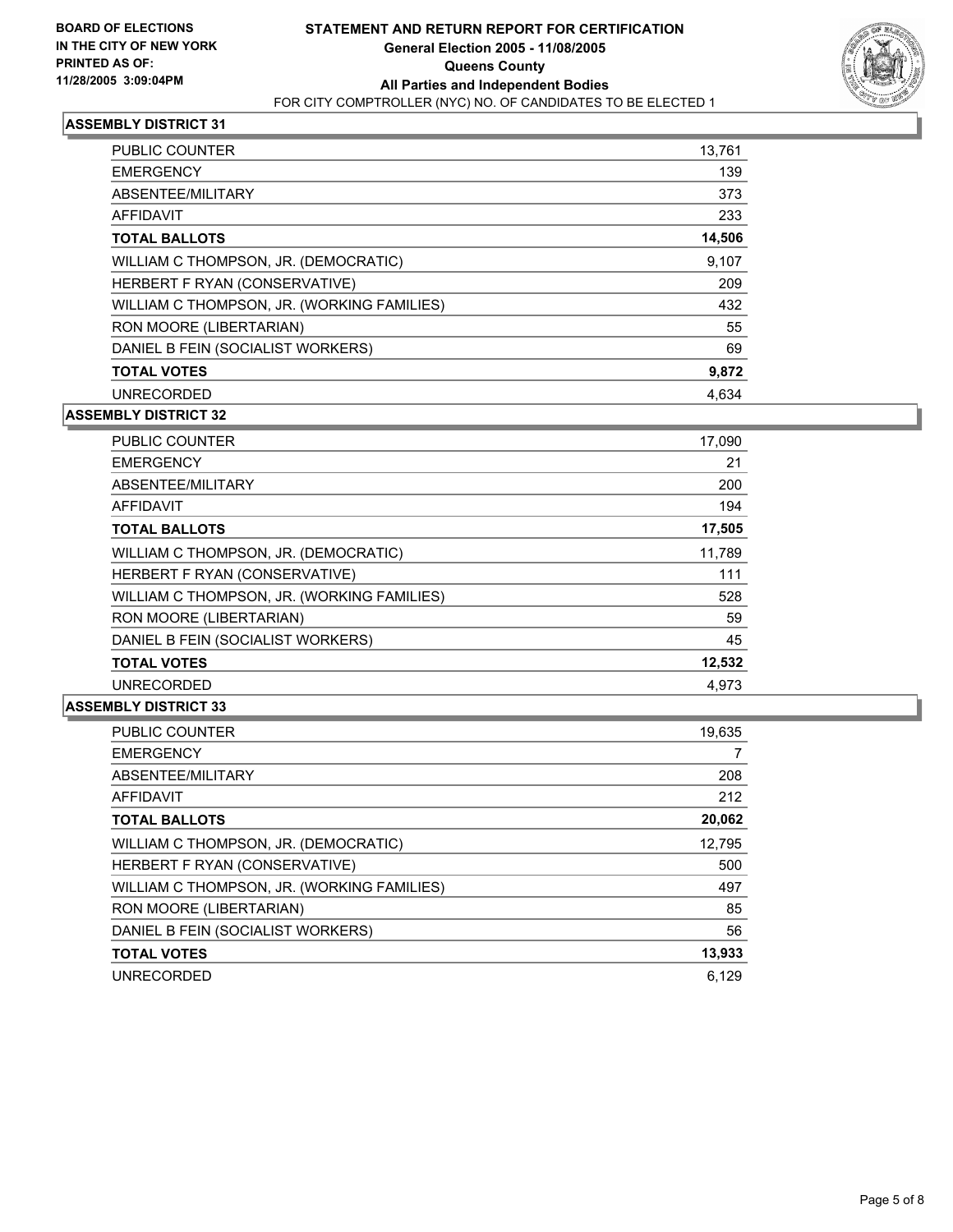

| PUBLIC COUNTER                             | 13,968 |
|--------------------------------------------|--------|
| <b>EMERGENCY</b>                           | 6      |
| ABSENTEE/MILITARY                          | 188    |
| AFFIDAVIT                                  | 155    |
| <b>TOTAL BALLOTS</b>                       | 14,317 |
| WILLIAM C THOMPSON, JR. (DEMOCRATIC)       | 7,417  |
| HERBERT F RYAN (CONSERVATIVE)              | 478    |
| WILLIAM C THOMPSON, JR. (WORKING FAMILIES) | 359    |
| RON MOORE (LIBERTARIAN)                    | 130    |
| DANIEL B FEIN (SOCIALIST WORKERS)          | 80     |
| <b>TOTAL VOTES</b>                         | 8,464  |
| <b>UNRECORDED</b>                          | 5,853  |

**ASSEMBLY DISTRICT 35**

| PUBLIC COUNTER                             | 13,243 |  |
|--------------------------------------------|--------|--|
| <b>EMERGENCY</b>                           | 0      |  |
| ABSENTEE/MILITARY                          | 299    |  |
| AFFIDAVIT                                  | 157    |  |
| <b>TOTAL BALLOTS</b>                       | 13,699 |  |
| WILLIAM C THOMPSON, JR. (DEMOCRATIC)       | 7,931  |  |
| HERBERT F RYAN (CONSERVATIVE)              | 289    |  |
| WILLIAM C THOMPSON, JR. (WORKING FAMILIES) | 337    |  |
| RON MOORE (LIBERTARIAN)                    | 74     |  |
| DANIEL B FEIN (SOCIALIST WORKERS)          | 50     |  |
| DANIEL FEIN (WRITE-IN)                     |        |  |
| <b>TOTAL VOTES</b>                         | 8,682  |  |
| <b>UNRECORDED</b>                          | 5.017  |  |

| <b>PUBLIC COUNTER</b>                      | 15,523 |
|--------------------------------------------|--------|
| <b>EMERGENCY</b>                           | 0      |
| ABSENTEE/MILITARY                          | 190    |
| AFFIDAVIT                                  | 261    |
| <b>TOTAL BALLOTS</b>                       | 15,974 |
| WILLIAM C THOMPSON, JR. (DEMOCRATIC)       | 7,736  |
| HERBERT F RYAN (CONSERVATIVE)              | 592    |
| WILLIAM C THOMPSON, JR. (WORKING FAMILIES) | 552    |
| RON MOORE (LIBERTARIAN)                    | 233    |
| DANIEL B FEIN (SOCIALIST WORKERS)          | 167    |
| <b>TOTAL VOTES</b>                         | 9,280  |
| <b>UNRECORDED</b>                          | 6.694  |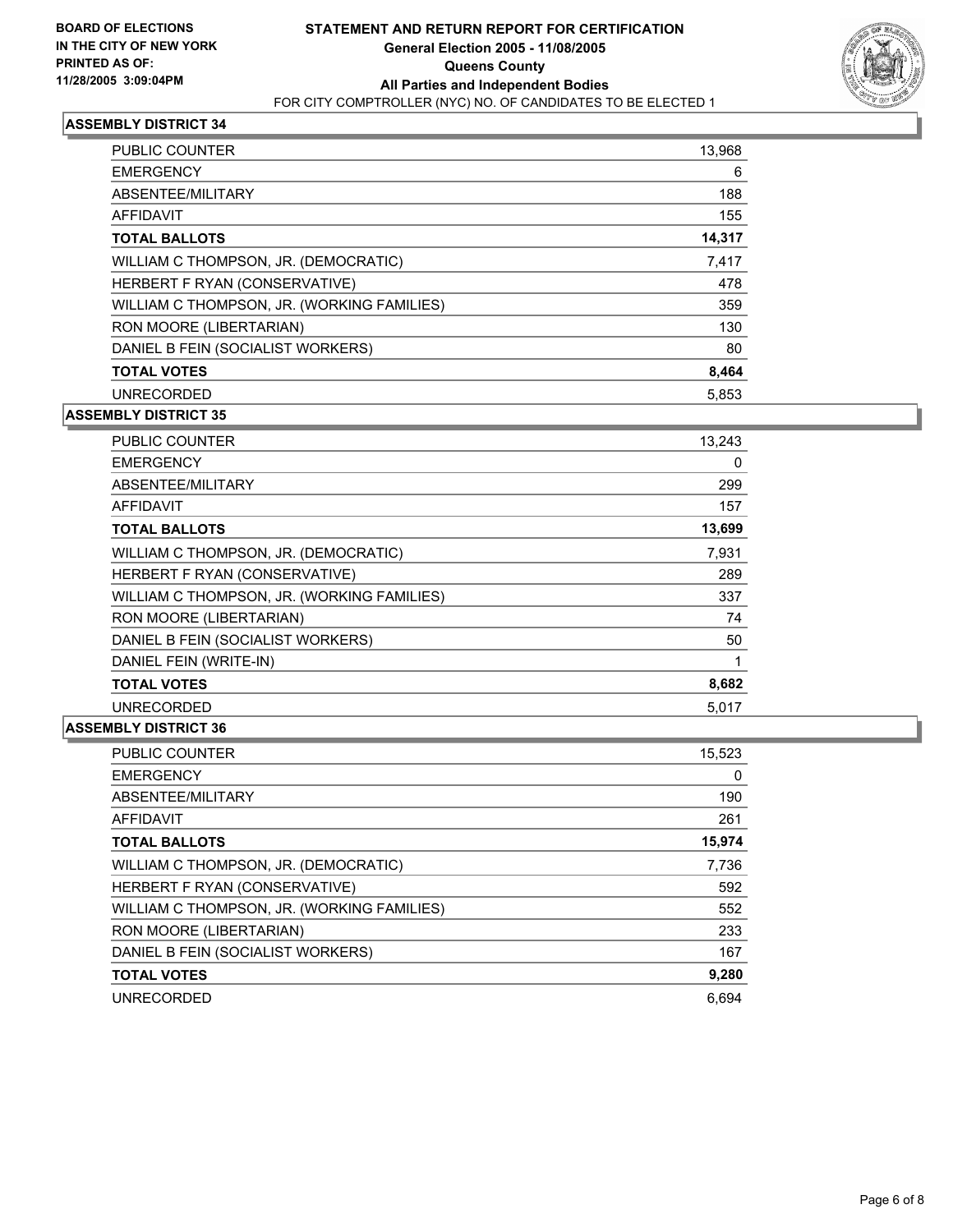

| PUBLIC COUNTER                             | 14,583 |  |
|--------------------------------------------|--------|--|
| <b>EMERGENCY</b>                           | 23     |  |
| ABSENTEE/MILITARY                          | 187    |  |
| <b>AFFIDAVIT</b>                           | 214    |  |
| <b>TOTAL BALLOTS</b>                       | 15,007 |  |
| WILLIAM C THOMPSON, JR. (DEMOCRATIC)       | 8,275  |  |
| HERBERT F RYAN (CONSERVATIVE)              | 458    |  |
| WILLIAM C THOMPSON, JR. (WORKING FAMILIES) | 546    |  |
| RON MOORE (LIBERTARIAN)                    | 156    |  |
| DANIEL B FEIN (SOCIALIST WORKERS)          | 110    |  |
| <b>JESUS CHRIST (WRITE-IN)</b>             |        |  |
| <b>TOTAL VOTES</b>                         | 9,546  |  |
| <b>UNRECORDED</b>                          | 5,461  |  |

#### **ASSEMBLY DISTRICT 38**

| <b>PUBLIC COUNTER</b>                      | 13,748 |  |
|--------------------------------------------|--------|--|
| <b>EMERGENCY</b>                           | 12     |  |
| ABSENTEE/MILITARY                          | 176    |  |
| <b>AFFIDAVIT</b>                           | 188    |  |
| <b>TOTAL BALLOTS</b>                       | 14,124 |  |
| WILLIAM C THOMPSON, JR. (DEMOCRATIC)       | 6,316  |  |
| HERBERT F RYAN (CONSERVATIVE)              | 909    |  |
| WILLIAM C THOMPSON, JR. (WORKING FAMILIES) | 387    |  |
| RON MOORE (LIBERTARIAN)                    | 129    |  |
| DANIEL B FEIN (SOCIALIST WORKERS)          | 68     |  |
| THOMAS J. BUTLER (WRITE-IN)                |        |  |
| <b>TOTAL VOTES</b>                         | 7,810  |  |
| <b>UNRECORDED</b>                          | 6.314  |  |

| <b>PUBLIC COUNTER</b>                      | 10,305 |
|--------------------------------------------|--------|
| <b>EMERGENCY</b>                           | 0      |
| ABSENTEE/MILITARY                          | 102    |
| AFFIDAVIT                                  | 151    |
| <b>TOTAL BALLOTS</b>                       | 10,558 |
| WILLIAM C THOMPSON, JR. (DEMOCRATIC)       | 5,512  |
| HERBERT F RYAN (CONSERVATIVE)              | 211    |
| WILLIAM C THOMPSON, JR. (WORKING FAMILIES) | 208    |
| RON MOORE (LIBERTARIAN)                    | 72     |
| DANIEL B FEIN (SOCIALIST WORKERS)          | 50     |
| <b>TOTAL VOTES</b>                         | 6,053  |
| <b>UNRECORDED</b>                          | 4.505  |